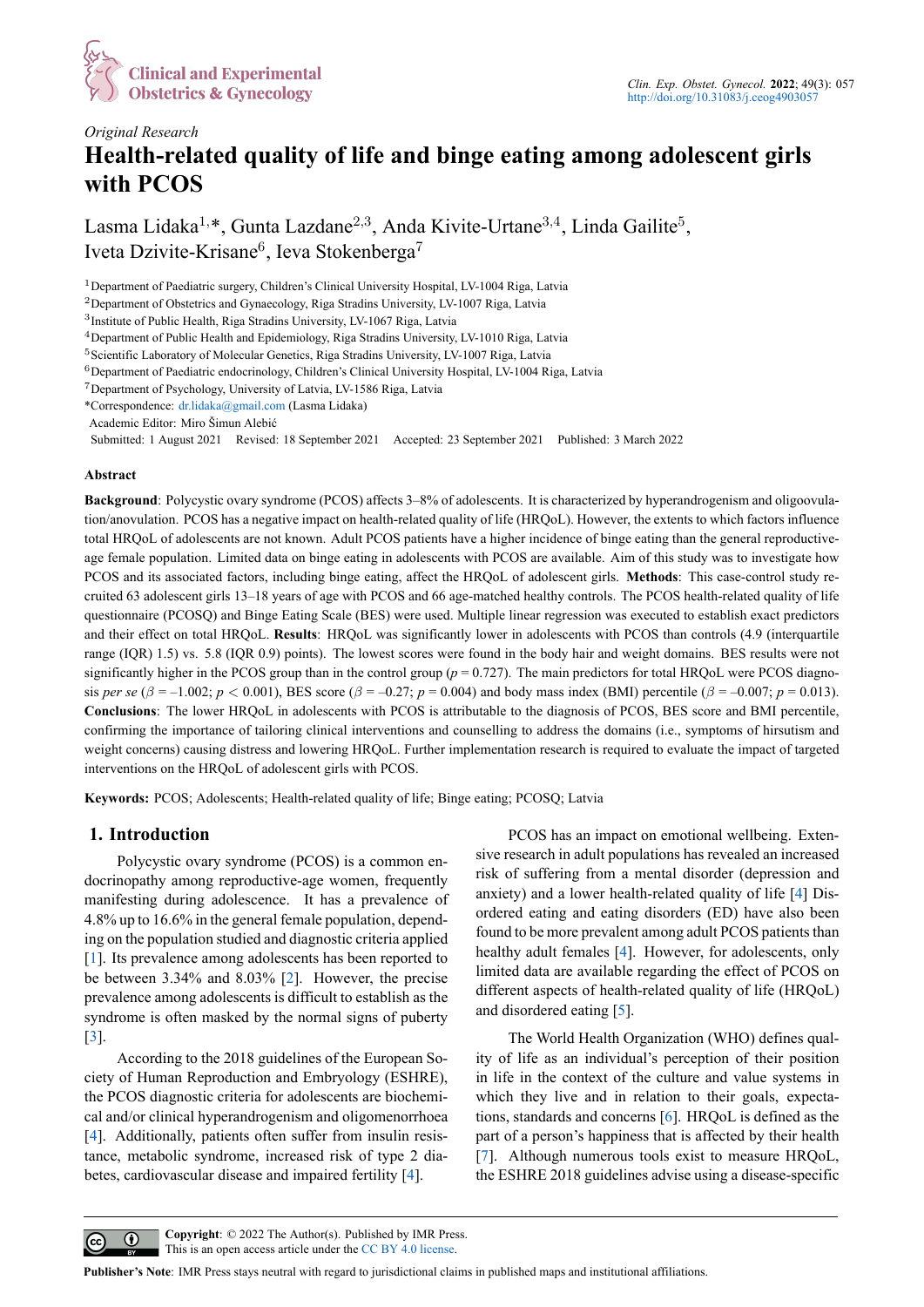questionnaire – the PCOSQ – to evaluate women's subjective PCOS health concerns [4].

Disordered eating encompasses a wide range of abnormal eating behaviours (e.g., binge eating (BE), fasting, purging, obsessive calorie counting, etc.) with different levels of severity. Disordered [ea](#page-6-3)ting can be a symptom of an ED. ED are mental disorders defined by abnormal eating habits that negatively affect a person's physical or mental health [8]. BE is defined as recurrent episodes of excessive food consumption in a discrete period of time, accompanied by a sense of lack of control over one's eating during the binge. BE is one of the diagnostic criteria of binge eating [di](#page-6-5)sorder (BED). BED is the most common ED and PCOS patients have a higher incidence of BED and other ED that include BE (e.g., bulimia nervosa, anorexia nervosa binge-purging type) than the general reproductive-age female population [9]. BE can exacerbate PCOS symptoms. Both PCOS patients and people exhibiting BE tend to be overweight with an increased risk of metabolic complications, infertility and impaired mental health [10]. The BES assesses the exte[nt](#page-6-6) to which a person experiences BE problems [11].

PCOS starts to manifest at a particularly vulnerable stage of life – adolescence. As this is a peri[od](#page-6-7) of extreme developmental physical, social and emotional changes, it prese[nts](#page-6-8) additional challenges for health care providers (HCP) who manage adolescent PCOS patients. Lifestyle modifications are the main treatment for PCOS [4]. Thus, an HCP's ability to motivate their patient to follow these modifications is extremely important. The best way to achieve this goal is to understand and address the individual needs of a patient and, concomitantly, imp[ro](#page-6-3)ve their most important HRQoL domains. It is of the utmost importance to diagnose ED, particularly BE-related ones, as BE behaviour can sabotage a patient's weight reduction plans. However, when managing patients with disordered eating, it should be borne in mind that an HCP's insistence on weight reduction may cause worsening of disordered eating symptoms and provoke an even greater impairment of HRQoL and escalation of mental health problems [9,10]. Limited evidence exists in the literature regarding HRQoL and BE in adolescent PCOS patients [12–15].

The aim of this study was to investigate how PCOS and its associated factors, including BE, affect the H[R](#page-6-6)[QoL](#page-6-7) of adolescent girls in Latvia.

# **2. Methodology**

For this case-control study, we recruited adolescents between 13 and 18 years of age, at least a year after menarche, who attended the out-patient paediatric gynaecology clinic at the Children's Clinical University Hospital, Riga, Latvia. The Children's Clinical University Hospital is the only specialized children's hospital in Latvia, providing a whole spectrum of services – both in-patient and outpatient – designed specifically for children up to 18 years of age. All services are financed by the state budget and gynaecologists are accessible without a referral from general practitioners or other specialists. This allows utilization of services by patients from different regions and socioeconomic backgrounds, thus encapsulating the whole population. Recruitment took place between 1 January 2017 and 30 March 2019. Patients attending the out-patient paediatric gynaecology clinic with oligomenorrhoea were thoroughly examined and recruited into the PCOS group if they fulfilled the diagnostic criteria of PCOS according to the 2018 guidelines of the ESHRE [4]. Patients who had no apparent symptoms were thoroughly examined to eliminate the exclusion criteria (see below). Control group participants were healthy adolescents who attended the same clinic for non-disease reasons, s[uc](#page-6-3)h as seeking contraception counselling or regular health control. The exclusion criteria for both groups were other serious comorbidities (including gynaecological and endocrinological) and use of hormonal medication within the previous six months (as it can impair the clinical symptoms and consequently HRQoL). Meticulous questioning of patient and parent was performed to exclude possible comorbidities. Additionally, revision of available hospital and out-patient electronical medical records for at least last ten years was carried out to exclude possible cofounding health factors.

As the diagnostic criteria for PCOS in adolescents were updated during the course of the study – the latest ESHRE PCOS guidelines were published in July 2018 – patients who did not fulfil the new diagnostic criteria were excluded from the study. The study was approved by the Central Medical Ethics Committee of Latvia (protocol no. 1/16-04-12 and 3/21-02-17) and follows Helsinki declaration. All participants gave their signed informed consent. For adolescents under the age of 16, permission was received from their legal guardians (the age of consent for this research was established in conjunction with the Central Medical Ethics Committee of Latvia).

## *2.1 Diagnostic process*

The participants underwent a clinical examination, pelvic ultrasound and blood hormone level measurements. Reproductive and general medical histories were obtained. Body mass index (BMI), waist-hip ratio, modified Ferriman-Gallwey (mFG) score to evaluate the degree of hirsutism, Global Acne Grading System (GAGS) score [16] and menstrual cycle characteristics were assessed in both groups. Oligo/anovulation, hyperandrogenism, PCOM (polycystic ovarian morphology on ultrasound) and hirsutism were defined according to the ESHRE 2018 g[uid](#page-6-9)elines [4]. Gynaecological ultrasound was performed by a single examiner using either an HD11 XE (Philips, Amsterdam, Netherlands) or Logiq P5 (General Electric, Boston, MA, USA) ultrasound machine. WHO AnthroPlus softw[ar](#page-6-3)e (version 1.0.4., Geneva, Switzerland) was used to calculate BMI and its percentile according to

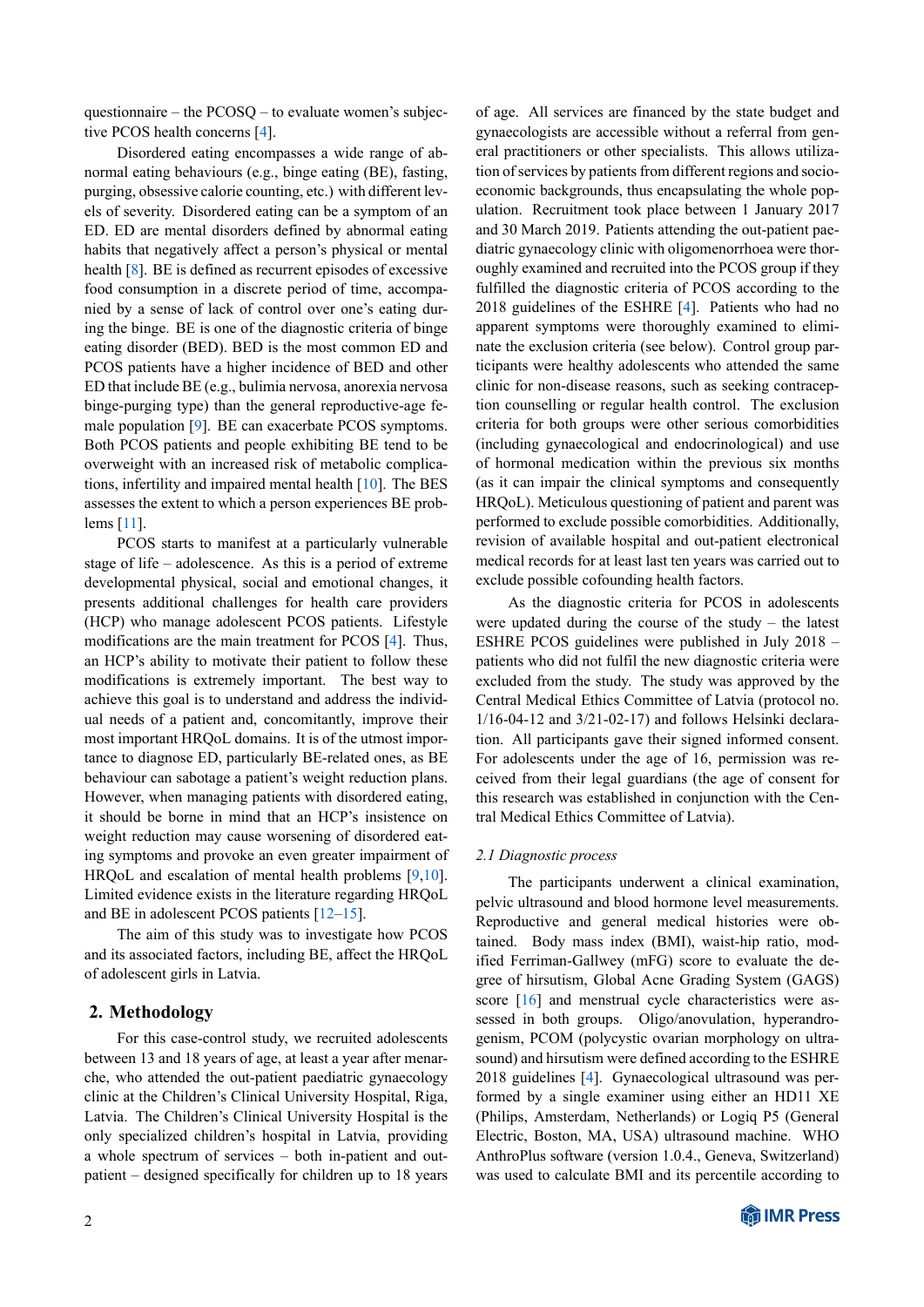the normal range for adolescent girls [17]. Weights and heights were measured using standardized measuring devices.

## *2.2 Measures*

After fulfilling the inclusion criteria for one of the two groups, all participants were asked to complete a standardized questionnaire – PCOSQ measuring HRQoL – in either Latvian or Russian, depending on the participant's preference [18]. PCOSQ is a 26-item questionnaire that consists of five domains: emotions (eight items), body hair (five items), weight (five items), infertility (four items) and menstrual problems (four items). The questions are structured to assess [PC](#page-6-10)OS-specific symptoms within the preceding two weeks. Each question requires an answer on a 7-point Likert scale, with lower scores indicating greater impairment of wellbeing. For example, Likert point 1 indicates that the issue addressed in the question is perceived as severe or persists constantly, while point 4 denotes that the issue causes some problems or is problematic some of the time. The highest point 7 signifies that the issue does not cause any problems or is never a concern. PCOSQ has been validated in different patient populations in different languages  $[19–21]$ . Cronbach's alpha = 0.912.

BES was used to evaluate BE  $[11]$ . It is one of the most widely used and tested questionnaires for BE behaviours in different study populations [15]. BES has previously been [vali](#page-6-11)[date](#page-7-0)d in the Latvian language in the general population and different patient groups [22]. It [co](#page-6-8)nsists of 16 questions measuring key behavioural and affective symptoms related to binging episodes. Each it[em](#page-6-12) contains three or four statements (e.g., I feel capable to control my eating urges when I want to) from which a res[pon](#page-7-1)dent can choose the single most appropriate answer. Weight is assigned to each response option, reflecting a range of severity for each measured attribute. The total score was interpreted as follows: no or minimal BE (score *≤*17), mild to moderate BE (score 18–26) and severe BE (score *≥*27) [23]. Cronbach's alpha  $= 0.87$ . The questionnaire was translated from English to Latvian by a native-speaker translator and then corrected by a Latvian native-speaking HCP. The wording of questions was piloted in an adolescent sa[mp](#page-7-2)le, both healthy and PCOS adolescents were included ( $n = 20$ ). Additionally, the questionnaire was translated from English to Russian by a native-speaker translator and then corrected by a Russian native-speaking HCP.

#### *2.3 Statistics*

IBM SPSS Statistics 22.0 version (IBM Corp., Chicago, IL, USA) was used for statistical calculations. Medians were used to describe the central tendency as the data were not normally distributed (Kolmogorov-Smirnov test  $p < 0.05$ ). The Mann-Whitney *U* test and Pearson's  $\chi^2$  test were used to evaluate the statistical significance of differences of median values or proportions of independent variables between the strata of dependent variables. Multivariate analysis was performed using linear regression to detect factors independently associated with HRQoL. Statistical significance was set at  $p < 0.05$ . The Spearman correlation coefficient (r*s*) was used to describe correlations between the groups:  $r_s < 0.20$  was considered to be insignificant,  $0.20 \le r_s < 0.40$  a weak correlation,  $0.40 \le$  $r_s < 0.70$  a moderately strong correlation and  $r_s \geq 0.70$ a strong correlation [24]. Multiple linear regression analysis with stepwise method (*p* for entry *<*0.05, *p* for removal *<*0.10) was used to find predictive variables for total HRQoL in the whole study sample. Multicollinearity between variables w[as e](#page-7-3)xcluded by using a correlation matrix; no variables showed an r*s*equal to or above the critical value of 0.70  $[25]$ . The variables that showed statistically significant differences between the groups in the univariate analysis were included in the multivariate analysis. Unstandardized *β* coefficients were calculated as a measure of the effect on t[he d](#page-7-4)ependent variable. Additionally,  $\mathbb{R}^2$  was used to report the percent of the variance explained by the model. Independent predictors entered into the model for total HRQoL were PCOM, sexual activity, GAGS score, BMI percentile, waist-hip ratio, BES score, PCOS diagnosis.

# **3. Results**

In total, 63 adolescent girls with PCOS and 66 healthy adolescent girls participated in the study. The median age of participants in the PCOS and control groups was 16.0 (interquartile range (IQR) 2.0) and 17.0 (IQR 1.0) years, respectively. This difference was not statistically significant ( $p = 0.067$ ). The time from menarche was 4 years in both groups (IQR 3 in case group and 2 in control group, *p*  $= 0.240$ ). The clinical signs of hyperandrogenism, prevalence of PCOM and characteristics of body composition of all the study participants are summarized in Table 1. PCOS patients had a significantly higher level of hirsutism, median GAGS score and incidence of moderate acne than control subjects. Unfavourable body composition (significantly higher BMI and waist-hip ratio) was observed [in](#page-3-0) PCOS patients. Specifically, approximately one half of PCOS patients (49.2%) were overweight/obese and slightly more than one third (34.9%) had a waist-hip ratio above the critical value of 0.85.

The results of PCOSQ and BES are presented in Table 2. The total PCOSQ score and the results in all the subscales, with the exception of one (menstrual problems), were significantly lower in the PCOS group than in the control group. Despite the PCOS group showing a significantly low[er](#page-4-0) quality of life for the infertility domain than the control group, both groups recorded a high score in this domain (above 6), indicating this particular domain to be of fairly low concern in our adolescent population. The body hair domain had the lowest result (4.0) in the PCOS group. The total BES score and the proportions of girls in all the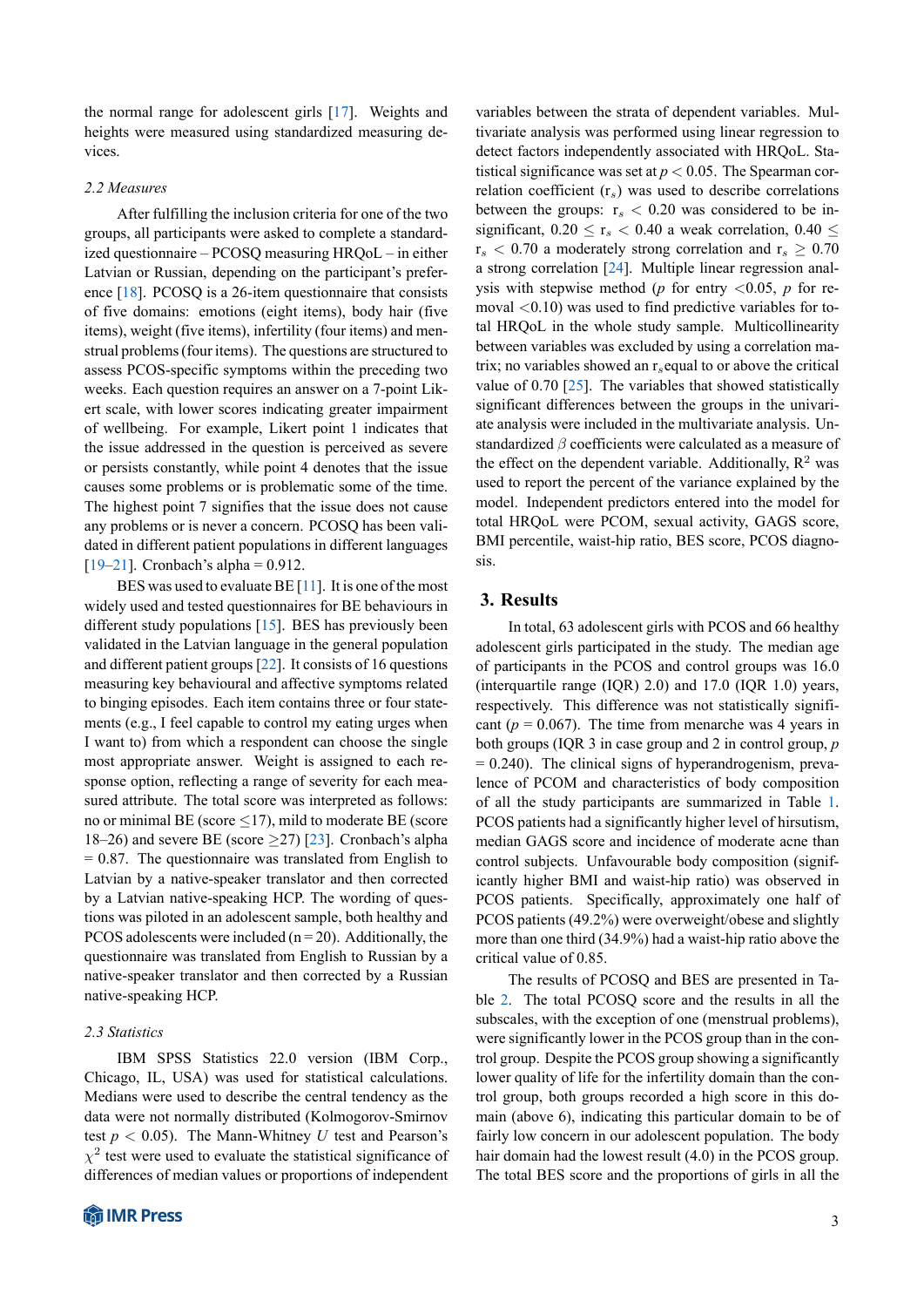<span id="page-3-0"></span>**Table 1. Clinical signs of hyperandrogenism, prevalence of PCOM and body composition of all study participants (n = 129).**

| Variable                                    | PCOS group $(n = 63)$ | Control group ( $n = 66$ ) | $p$ value      |
|---------------------------------------------|-----------------------|----------------------------|----------------|
| mFG score, median (IQR)                     | 10.0(6.0)             | 1.0(2.3)                   | $<$ $0.001$    |
| PCOM, $n$ $(\%)$                            | 22(34.9)              | 4(6.1)                     | $<$ 0.001      |
| BMI, median percentile (IQR)                | 89.9 (46.7)           | 46.9(46.3)                 | $<$ 0.001 $\,$ |
| Overweight, $n$ $\left(\frac{9}{0}\right)$  | 6(9.5)                | 4(6.1)                     | 0.090          |
| Obese, $n$ $\left(\frac{9}{6}\right)$       | 25(39.7)              | 3(4.5)                     | $<$ 0.001      |
| Waist-hip ratio, median (IQR)               | 0.83(0.1)             | 0.75(0.8)                  | $<$ 0.001      |
| Waist-hip ratio $>0.85$ , n $(\%)$          | 22(34.9)              | 5(7.6)                     | $<$ 0.001      |
| Acne gradation                              | $(n = 60)$            | $(n = 64)$                 |                |
| GAGS score, median (IQR)                    | 15.5(16.0)            | 6.0(10.0)                  | $<$ 0.001      |
| No acne, $n$ $(\%)$                         | 2(3.3)                | 7(10.9)                    |                |
| Mild acne, $n$ $(\%)$                       | 38(63.3)              | 54 (84.4)                  | 0.313          |
| Moderate acne, n (%)                        | 18(30.0)              | 3(4.7)                     | 0.002          |
| Severe acne, $n$ $\left(\frac{9}{0}\right)$ | 2(3.3)                | $\theta$                   | 0.109          |

mFG, modified Ferriman-Gallwey scale; PCOM, polycystic ovarian morphology;

BMI, body mass index; GAGS, Global Acne Grading System; Statistically signif-

icant results are bolded.

BES levels were not significantly different between the two groups.

There was a significantly higher number of sexually active girls in the control group than in the PCOS group; 58.7% (37/63) and 22.6% (14/62), respectively (*p <* 0.001). The age of sexual debut was not significantly different between the two groups; median (years) 15.5 (IQR 2) in PCOS group and 16.0 (IQR 1) in control group ( $p = 0.493$ ). In the PCOS group, the PCOSQ total score did not differ between girls who were sexually active and those who were not.

Possible correlations between PCOSQ domains and their appropriate objective measurements were investigated. Analysing the whole study sample, a significant correlation of moderate strength was found between mFG scores and the body hair domain ( $r_s = -0.627$ ;  $p < 0.001$ ). When the two groups were analysed separately, the correlation persisted in the PCOS group ( $r_s = -0.664$ ;  $p < 0.001$ ), but was absent in the control group  $(r_s = 0.007; p = 0.959)$ . Another significant correlation of moderate strength was found between BMI percentile results and the weight domain in the whole study sample  $(r_s = -0.633; p < 0.001)$ , the PCOS group  $(r_s = -0.561; p < 0.001)$  and the control group  $(r_s = -0.524; p < 0.001)$ . Furthermore, a weak but significant correlation was found between BES scores and the weight domain in the whole study sample  $(r_s = -0.288$ ,  $p = 0.001$ , the PCOS group ( $r_s = -0.342$ ;  $p = 0.007$ ) and the control group  $(r_s = -0.287; p = 0.025)$ .

# **4. Multivariate analysis**

The multiple linear regression analysis for predictors influencing total HRQoL in the whole study sample is shown in Table 3. PCOS diagnosis was also used as one of the predictors. Three different models were generated by the stepwise linear regression analysis for total HRQoL.

Variables were entered into the regression model in the order of their explanatory power. One additional statistically significant variable was added at each step of the regression. Fisher's test (F) shows the overall significance of the model; *β* (unstandardized *β* coefficient) measures a unit change in the dependent variable when the independent variable changes by one unit;  $R^2$  denotes the strength of the relationship between the model and the dependent variable;  $\Delta R^2$  $(R<sup>2</sup>$  change) represents the proportion of variation in the outcome explained by the independent variable.

Three variables (PCOS diagnosis, BES score and BMI percentile) together explained 40.5% of the HRQoL variance  $(R^2 = 0.405, F(3, 89) = 21.9, p = 0.013)$ . PCOS diagnosis *per se* ( $\beta = -1.002$ ,  $p < 0.001$ ), BES score ( $\beta = -0.27$ , *p* = 0.004) and BMI percentile ( $\beta$  = –0.007, *p* = 0.013) were significant negative predictors for total HRQoL. Other variables (PCOM, sexual activity, GAGS score, waist-hip ratio) added no statistically significant value. PCOS diagnosis was the main variable that explained 29.4% of the HRQoL variance, while BES score and BMI percentile added 7.5% and 3.6% of variance, respectively.

# **5. Discussion**

The lower HRQoL in adolescents with PCOS is attributable to the diagnosis of PCOS, BES score and BMI percentile, confirming the importance of tailoring clinical interventions and counselling to address the domains (i.e., symptoms of hirsutism and weight concerns) causing distress and lowering HRQoL. Infertility showed high HRQoL scores in both groups, indicating that this aspect is of less concern to adolescent girls in Latvia. A significantly higher number of sexually active adolescent girls was found in the control group compared to the PCOS group.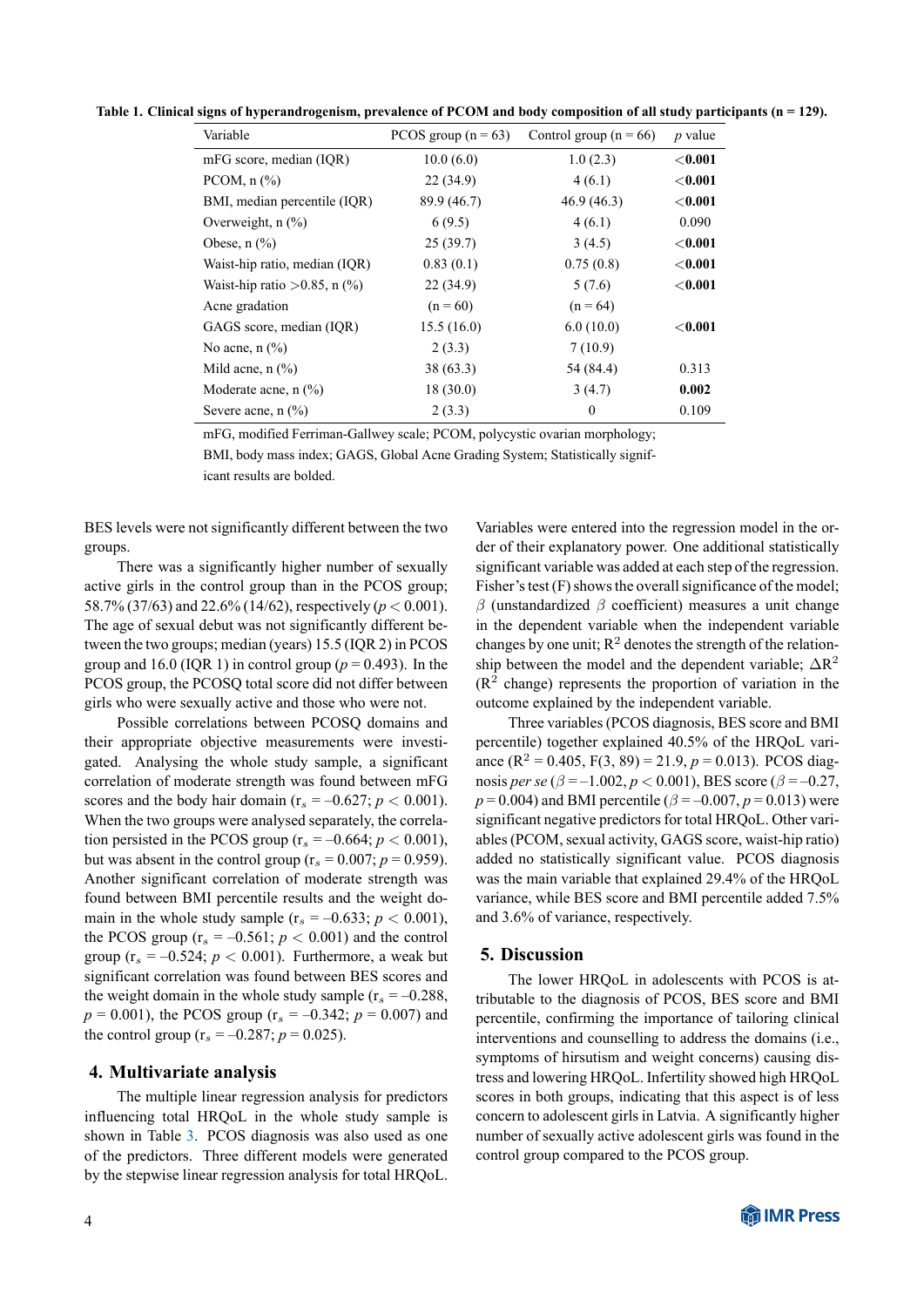| Table 2. PCOSQ and BES results in the PCOS and control groups (among participants with valid answers). |  |
|--------------------------------------------------------------------------------------------------------|--|
|--------------------------------------------------------------------------------------------------------|--|

<span id="page-4-0"></span>

| Variable                                     | PCOS group $(n = 60)$ | Control group ( $n = 66$ ) | $p$ value |
|----------------------------------------------|-----------------------|----------------------------|-----------|
| PCOSO results                                |                       |                            |           |
| PCOSO total score, median (IOR)              | 4.9(1.5)              | 5.8(0.9)                   | $<$ 0.001 |
| Subscale: emotions, median (IQR)             | 5.1(1.3)              | 6.3(0.5)                   | $<$ 0.001 |
| Subscale: body hair, median (IQR)            | 4.0(2.7)              | 6.4(1.4)                   | $<$ 0.001 |
| Subscale: weight concerns, median (IOR)      | 4.3(3.7)              | 5.6(2.1)                   | 0.013     |
| Subscale: infertility concerns, median (IQR) | 6.3(1.6)              | 6.8(0.5)                   | $<$ 0.001 |
| Subscale: menstrual problems, median (IQR)   | 4.5(1.3)              | 4.8(2.1)                   | 0.350     |
| <b>BES</b> results                           | $(n = 61)$            | $(n = 64)$                 |           |
| BES total score, median (IQR)                | 12(14.5)              | 12(17.0)                   | 0.727     |
| No or minimal BE, $n$ $(\%)$                 | 38(62.3)              | 41 $(64.1)$                | 0.455     |
| Mild to moderate BE, $n$ (%)                 | 15(24.6)              | 11(17.2)                   |           |
| Severe BE, $n$ $(\%)$                        | 8(13.1)               | 12(18.8)                   |           |

PCOSQ, Health-Related Quality-of-Life Questionnaire for PCOS patients; BES, Binge Eating Scale; Statistically significant results are bolded.

**Table 3. Multiple linear regression analysis for total HRQoL in PCOS patients and control subjects.**

| Predictive variable                                             | β        | 95% CI           | $\boldsymbol{p}$ | F    | $R^2$ | $\Delta R^2$ | $\boldsymbol{p}$ |
|-----------------------------------------------------------------|----------|------------------|------------------|------|-------|--------------|------------------|
| 1st step                                                        |          |                  |                  |      |       |              |                  |
| PCOS patients vs. control subjects $-1.162$ $-1.530$ ; $-0.794$ |          |                  | < 0.001          | 39.4 | 0.294 | 0.302        | < 0.001          |
| 2nd step                                                        |          |                  |                  |      |       |              |                  |
| PCOS patients vs. control subjects                              | $-1.117$ | $-1.466; -0.769$ | < 0.001          | 27.9 | 0.369 | 0.080        | 0.001            |
| <b>BES</b> score                                                | $-0.031$ | $-0.049; -0.013$ | < 0.001          |      |       |              |                  |
| 3rd step                                                        |          |                  |                  |      |       |              |                  |
| PCOS patients vs. control subjects                              | $-1.002$ | $-1.352; -0.651$ | < 0.001          | 21.9 | 0.405 | 0.042        | 0.013            |
| <b>BES</b> score                                                | $-0.27$  | $-0.044; -0.009$ | 0.004            |      |       |              |                  |
| <b>BMI</b> percentile                                           | $-0.007$ | $-0.013; -0.002$ | 0.013            |      |       |              |                  |

BES, Binge Eating Scale; BMI, body mass index; *β*, unstandardized *β* coefficient; 95% CI, 95%

confidence interval; F, Fisher's test;  $R^2$ , R squared;  $\Delta R^2$ , R squared change.

As mentioned above, we found a lower total HRQoL in adolescent PCOS patients than in healthy controls (4.9  $( IQR 1.5)$  vs. 5.8  $( IQR 0.9)$  points in PCOSQ). This is in line with the findings of a recent systematic review of studies examining adolescent PCOS patients [5]. Furthermore, a study by Trent and colleagues also found a lower quality of life in young PCOS patients (13–22 year olds) than healthy controls [26]. Nevertheless, a subsequent publication by the same group on the same stud[y s](#page-6-4)ample reported that HRQoL differences between the two groups disappeared when adjustment for BMI was performed, thus demonstrating the im[por](#page-7-5)tance of weight in total HRQoL [27]. Two other studies in adolescent PCOS and healthy populations did not find any significant differences in the quality of life between populations [28,29]. Comparison amongst these studies is difficult due to the application of [diff](#page-7-6)erent diagnostic criteria. None of them used the most cited Rotterdam criteria and only this study used the most recent ESHRE criteria specifically d[evi](#page-7-7)[sed](#page-7-8) for adolescent populations. Additionally, different tools were used to measure quality of life, namely Child Health Questionnaire [26,27], Psychosocial Index [28] and Paediatric Quality of Life Inventory [29], none of which are disease-specific HRQoL questionnaires [4]. Only two small studies have used PCOSQ in adolescent PCOS populations; however, [neit](#page-7-5)[her](#page-7-6) of these studies inclu[ded](#page-7-7) a healthy control group nor reported the tot[al H](#page-7-8)RQoL score of the patients' baseline evaluation  $[12,13]$ . Thu[s,](#page-6-3) total score comparison between the present study and these two studies is not possible.

In our PCOS group, the PCOSQ domains that showed the lowest scores were body hair and weight. Menstrual problems al[so](#page-6-13) [sho](#page-6-14)wed a fairly low score in both groups, reflecting a similar importance to patients and controls (4.5 (IQR 1.3) and 4.8 (IQR 2.1) in the PCOS and control groups, respectively,  $p = 0.350$ ). This is probably due to the young age of participants when menstruation is still a new entity and can cause a degree of distress and concern. The infertility domain score was high among our study participants. This is probably because fertility issues are not of great importance to females at this young age in Latvia. A negative body image, as demonstrated by low scores in the body hair and weight domains, is characteristic of the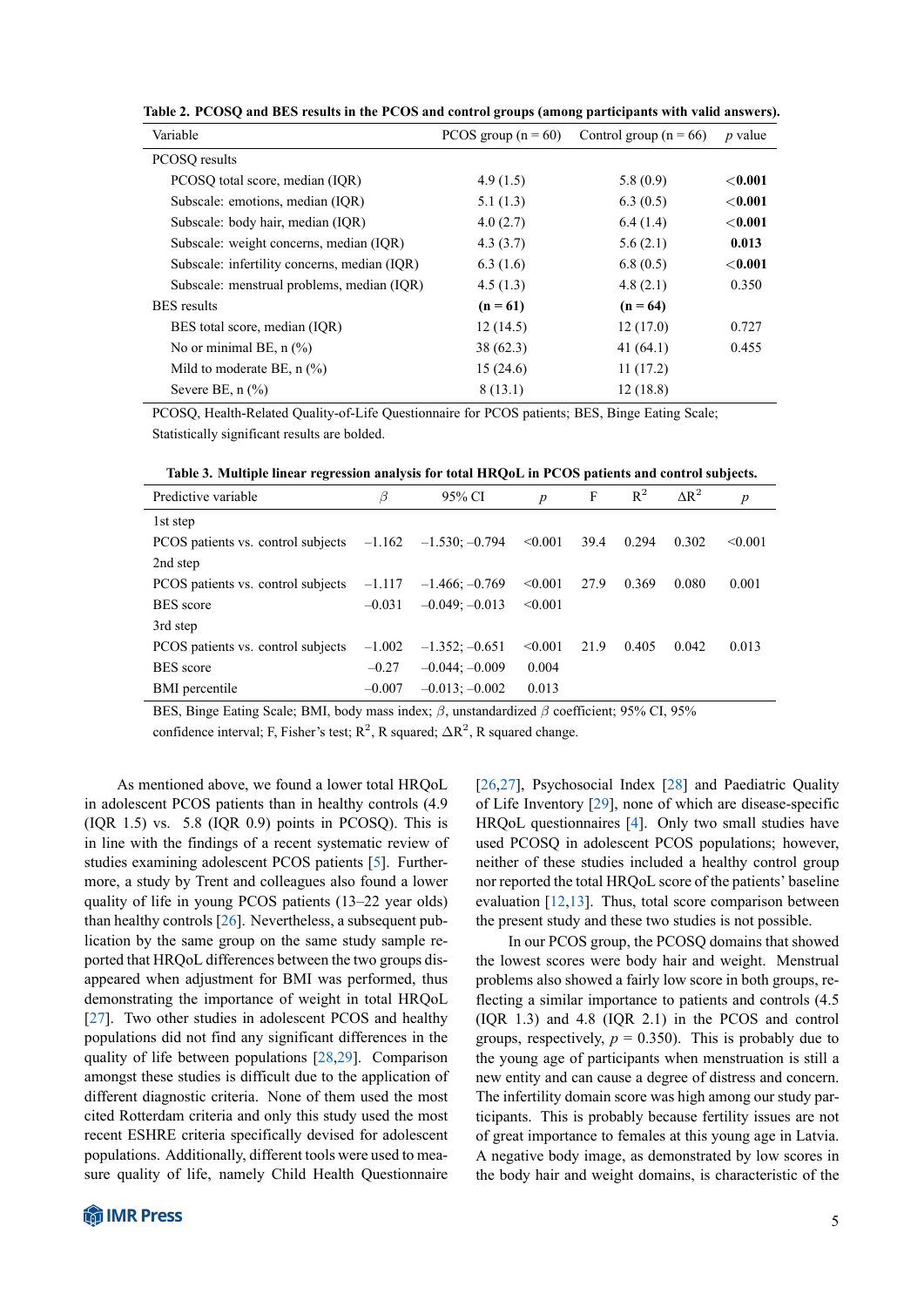Latvian adolescent population. Indeed, 43% of 15-year-old girls in Latvia think they are overweight, when in fact only 13% are overweight or obese (based on WHO growth reference) [30]. This discrepancy corresponds with our finding that more than one third of participants (37.7% and 35.9% in the PCOS and control groups, respectively) had mild to severe BE.

T[he](#page-7-9) PCOSQ domains have been reported to be diversely affected in different PCOS populations. For example, young women with PCOS in India disclosed infertility to be the most important domain, followed by body hair [13], whereas it was weight then menstrual problems for obese adolescent PCOS patients from the USA [12]. The low score in the weight domain corresponds with our multivariate analysis finding that BMI is a significant factor in r[edu](#page-6-14)cing total HRQoL. BMI has been extensively studied as a variable influencing total HRQoL in adult p[opu](#page-6-13)lations [31]. However, only limited information exists regarding this issue in adolescent populations [12,27]. While Trent and colleagues showed that after adjustment for BMI the quality of life of adolescent PCOS patients did not differ f[rom](#page-7-10) healthy peers [27], Harris-Glocker *et al*. [12] found that BMI was the lowest PCOSQ do[mai](#page-6-13)[n am](#page-7-6)ongst adolescent PCOS patients and HRQoL improved with weight loss.

We found that BE was not more common amongst PCOS patients than [he](#page-7-6)althy controls. However[, B](#page-6-13)E contributed to the lower total HRQoL in PCOS patients even when the variance explained by PCOS diagnosis was controlled. This finding highlights the importance of disordered eating in relation to adolescents' HRQoL. Other researchers have found disordered eating and in particular BE to be more common in adult PCOS patients than healthy counterparts [32]. However, there is limited information regarding BE in adolescent PCOS populations. Mizgier and colleagues reported disordered eating attitudes to be five times more prevalent among 14–17-year-old PCOS patients with increase[d w](#page-7-11)eight than in PCOS patients with normal weight. Healthy controls were not recruited in this study [14]. Another study examining young patients  $(15-24$ -year olds) did not find any differences between PCOS patients and healthy controls. The major limitation of this study was that only lean women were included in the study sam[ple](#page-6-15) [33], though there is evidence of an increased risk of BE even in lean PCOS patients [34]. Although we did not find an increased BED prevalence in the PCOS group, we did find that if it was present it contributed to a significant decr[eas](#page-7-12)e in total HRQoL. This emphasizes the importance of detecting BE and addressing it [pro](#page-7-13)mptly to help improve the wellbeing of patients. Indeed, the high incidence of BE in both groups (37.7% and 35.9% in the PCOS and control groups, respectively) affirms the importance of careful evaluation of all girls in this particular age group.

We observed a significantly higher number of sexually active girls in the control group compared to the PCOS group (58.7% (37/63) and 22.6% (14/62), respectively (*p <* 0.001)). The age of sexual debut was not significantly different between the two groups ( $p = 0.493$ ). A similar finding has been reported from the USA by Trent and colleagues who found that controls were 2.8 times more likely to have had sexual intercourse than PCOS patients, but with no significant difference in the age of sexual debut [35]. This is in line with the already established paradigm that women with PCOS have impaired sexual functioning and relationship building [36]. The sexuality of adolescents with PCOS has yet to undergo in-depth analysis.

This study has several strengths: (i) the composition of the study s[am](#page-7-14)ple comprising of a rigorously examined adolescent PCOS population and an age-matched control group; (ii) the application of up-to-date diagnostic criteria for PCOS in adolescents; (iii) the mode of recruitment via free-of-charge gynaecologist consultations directly accessible at the national children's hospital, ensuring that the two groups were similar socio-economically and demographically, thereby minimizing the impact of other confounding variables.

The small size of the study sample may have impacted the results. However, as all participants were subjected to strict diagnostic criteria and examination, we believe that the study results are applicable to a broader population. All PCOS patients were newly diagnosed cases. Therefore, in order to validate the HRQoL results (total score and domain scores), the analysis should be repeated after a period of time.

# **6. Application in practice**

The findings of our study demonstrate that PCOSQ should be used in both the research and clinical setting. This is because understanding the problematic aspects of each population and individual is particularly important in building a rapport with the patient and tailoring management of the syndrome to take into account the cultural background, traditions and values of their society. Furthermore, as adolescence is a crucial time for eliciting autonomous motivational systems and incorporating lifestyle habits into daily life [37], improvement of the most worrisome domains will empower young women to take control of their own health and its determinants, the ultimate goal in health education for every person. It is also important for HCP to be aware of the [poss](#page-7-15)ibility of the presence of undiagnosed ED in PCOS. Overweight adolescents are more likely to use inappropriate weight-control behaviours such as vomiting or laxatives than their peers [38]. However, it should be borne in mind that perpetual counselling on the importance of weight loss can actually cause damage to a patient's mental or even physical health if an ED or inclination to disordered eating already exist[s. T](#page-7-16)herefore, HCP should involve a multidisciplinary team in a patient's management if the slightest suspicion of disordered eating is detected.

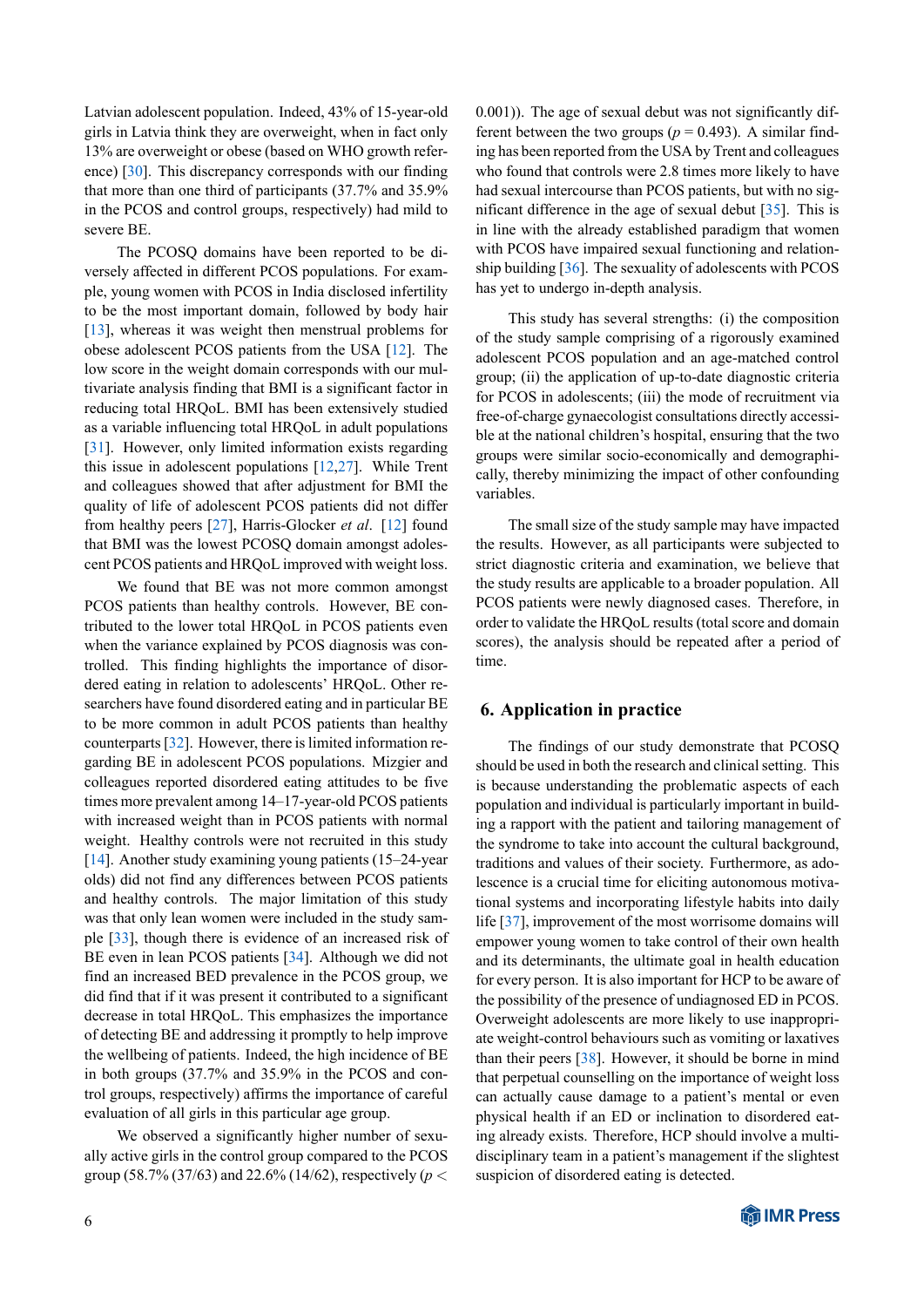# **7. Conclusions**

Total HRQoL is lower in adolescent PCOS patients than healthy peers, with the lowest scoring domains being body hair and weight. The main aspect influencing total HRQoL of adolescents with PCOS is PCOS diagnosis *per se*. The BES score and BMI percentile are significant predictors of HRQoL even when the existence of PCOS diagnosis is controlled. Although BE is not more prevalent in PCOS patients, its effect on total HRQoL in our study sample is clearly demonstrated by multivariate analysis. Further research in this area is required.

## **Author contributions**

Conceptualization—LL, IS, GL and LG; methodology—LL, GL, IS, LG and AK-U; software—LL and IS; formal analysis—LL and AK-U; data curation— LL, IS and AK-U; writing—original draft preparation— LL; writing—review and editing—GL, LG, AK-U, and ID-K; funding acquisition—LG. All authors contributed to editorial changes in the manuscript. All authors read and approved the final manuscript.

# **Ethics approval and consent to participate**

The study was approved by the Central Medical Ethics Committee of Latvia (protocol no. 1/16-04-12 and 3/21- 02-17) and follows Helsinki declaration. All participants gave their signed informed consent. For adolescents under the age of 16, permission was received from their legal guardians.

## **Acknowledgment**

We would like to express our gratitude to all the peer reviewers for their valuable comments and suggestions.

#### **Funding**

This research received no external funding.

# **Conflict of interest**

The authors declare no conflict of interest.

## **References**

- [1] Azziz R, Woods KS, Reyna R, Key TJ, Knochenhauer ES, Yildiz BO. The Prevalence and Features of the Polycystic Ovary Syndrome in an Unselected Population. the Journal of Clinical Endocrinology & Metabolism. 2004; 89: 2745–2749.
- <span id="page-6-0"></span>[2] Saei Ghare Naz M, Ramezani Tehrani F, Alavi Majd H, Ahmadi F, Ozgoli G, Rashidi Fakari F, *et al*. The prevalence of polycystic ovary syndrome in adolescents: A systematic review and metaanalysis. International Journal of Reproductive BioMedicine. 2019; 17: 533–542.
- <span id="page-6-1"></span>[3] Witchel SF, Oberfield S, Rosenfield RL, Codner E, Bonny A, Ibáñez L, *et al*. The Diagnosis of Polycystic Ovary Syndrome during Adolescence. Hormone Research in Paediatrics. 2015; 83: 376–389.
- <span id="page-6-3"></span><span id="page-6-2"></span>[4] Teede HJ, Misso ML, Costello MF, Dokras A, Laven J, Moran L, *et al*. Recommendations from the international evidence-

based guideline for the assessment and management of polycystic ovary syndrome. Clinical Endocrinology. 2018; 89: 251– 268.

- [5] Wilson NA, Peña AS. Quality of life in adolescent girls with polycystic ovary syndrome. Journal of Paediatrics and Child Health. 2020; 56: 1351–1357.
- <span id="page-6-4"></span>[6] World Health Organization. Study protocol for the World Health Organization project to develop a Quality of Life assessment instrument (WHOQOL). Quality of Life Research. 1993; 2: 153– 159.
- [7] Coffey S, Mason H. The effect of polycystic ovary syndrome on health-related quality of life. Gynecological Endocrinology. 2003; 17: 379–386.
- [8] The American Psychiatric Association. DSM-5 [Internet]. 2013. Available at: https://www.psychiatry.org/psychiatrists/practice/ dsm (Accessed: 18 January 2021).
- <span id="page-6-5"></span>[9] Lee I, Cooney LG, Saini S, Sammel MD, Allison KC, Dokras A. Increased odds of disordered eating in polycystic ovary syndrome: a systematic review and meta-analysis. Eating and Weight Disor[ders - Studies on Anorexia, Bulimia and Obesity.](https://www.psychiatry.org/psychiatrists/practice/dsm) [2019](https://www.psychiatry.org/psychiatrists/practice/dsm); 24: 787–797.
- <span id="page-6-6"></span>[10] Krug I, Giles S, Paganini C. Binge eating in patients with polycystic ovary syndrome: prevalence, causes, and management strategies. Neuropsychiatric Disease and Treatment. 2019; 15: 1273–1285.
- <span id="page-6-7"></span>[11] Gormally J, Black S, Daston S, Rardin D. The assessment of binge eating severity among obese persons. Addictive Behaviors. 1982; 7: 47–55.
- <span id="page-6-8"></span>[12] Harris-Glocker M, Davidson K, Kochman L, Guzick D, Hoeger K. Improvement in quality-of-life questionnaire measures in obese adolescent females with polycystic ovary syndrome treated with lifestyle changes and oral contraceptives, with or without metformin. Fertility and Sterility. 2010; 93: 1016–1019.
- <span id="page-6-13"></span>[13] Nidhi R, Padmalatha V, Nagarathna R, Amritanshu R. Effect of Yoga Program on Quality of Life in Adolescent Polycystic Ovarian Syndrome: a Randomized Control Trial. Applied Research in Quality of Life. 2013; 8: 373–383.
- <span id="page-6-14"></span>[14] Mizgier M, Jarząbek-Bielecka G, Opydo-Szymaczek J, Wendland N, Więckowska B, Kędzia W. Risk Factors of Overweight and Obesity Related to Diet and Disordered Eating Attitudes in Adolescent Girls with Clinical Features of Polycystic Ovary Syndrome. Journal of Clinical Medicine. 2020; 9: 3041.
- <span id="page-6-15"></span>[15] Chevinsky JD, Wadden TA, Chao AM. Binge Eating Disorder in Patients with Type 2 Diabetes: Diagnostic and Management Challenges. Diabetes, Metabolic Syndrome and Obesity: Targets and Therapy. 2020; 13: 1117–1131.
- <span id="page-6-12"></span>[16] Doshi A, Zaheer A, Stiller M. A comparison of current acne grading systems and proposal of a novel system. International Journal of Dermatology. 1997; 36: 416–418.
- <span id="page-6-9"></span>[17] World Health Organization. AnthroPlus for personal computers. Manual: software for assessing growth of the world's children and adolescents. WHO: Geneva. 2009.
- [18] Cronin L, Guyatt G, Griffith L, Wong E, Azziz R, Futterweit W, Cook D, Dunaif A. Development of a health-related quality-oflife questionnaire (PCOSQ) for women with polycystic ovary syndrome (PCOS). The Journal of Clinical Endocrinology & Metabolism. 1998; 83: 1976–1987.
- <span id="page-6-10"></span>[19] Coffey S, Bano G, Mason HD. Health-related quality of life in women with polycystic ovary syndrome: a comparison with the general population using the Polycystic Ovary Syndrome Questionnaire (PCOSQ) and the Short Form-36 (SF-36). Gynecological Endocrinology. 2006; 22: 80–86.
- <span id="page-6-11"></span>[20] Chung J, Kwan A, Kwok J, Chan S. Health-related quality-oflife questionnaire for women with polycystic ovary syndrome: a Chinese translation and validation study. BJOG: an International Journal of Obstetrics & Gynaecology. 2016; 123: 1638–1645.